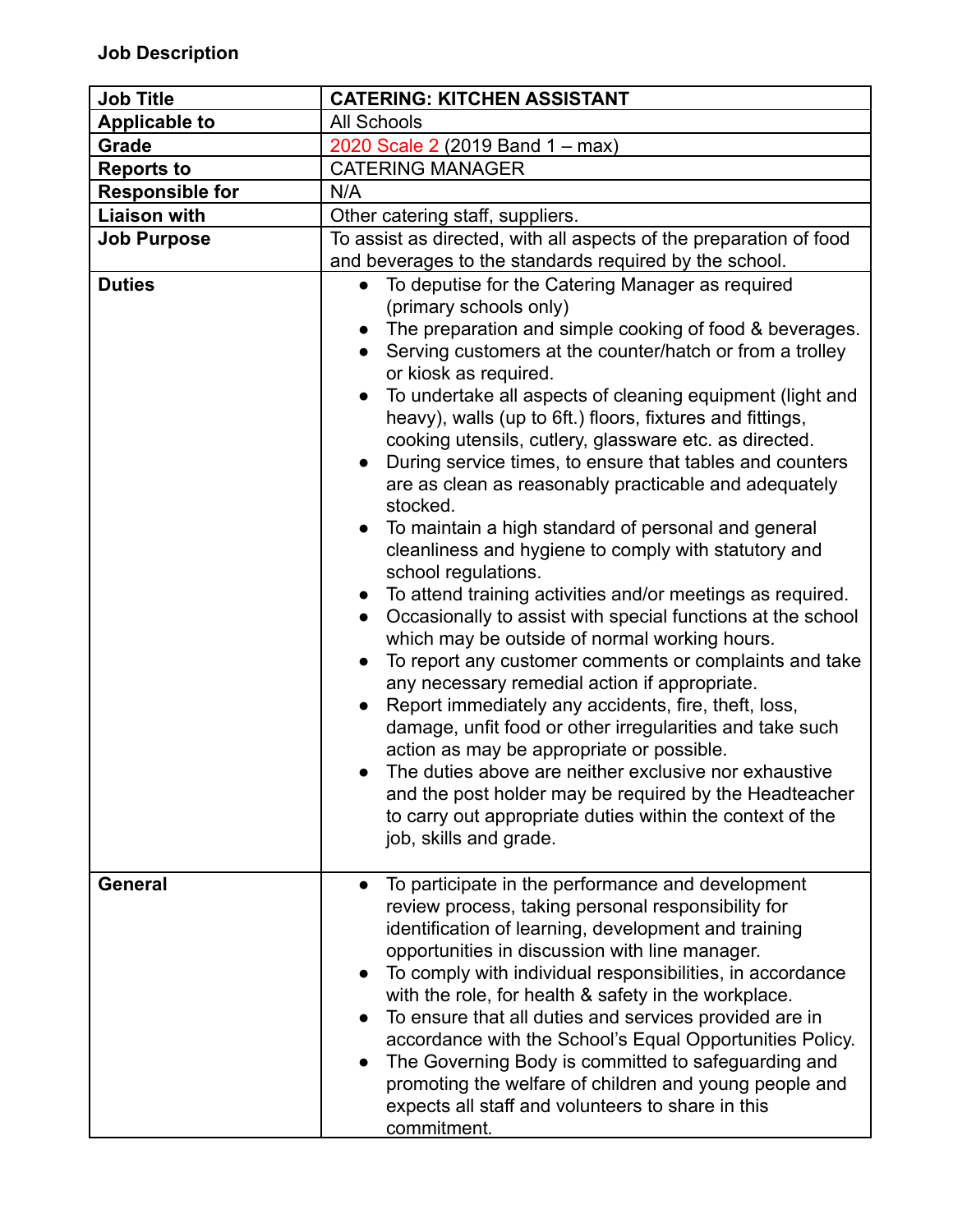## **CATERING: KITCHEN ASSISTANT**

| <b>General heading</b>       | <b>Detail</b>               | <b>Examples</b>                                                             |
|------------------------------|-----------------------------|-----------------------------------------------------------------------------|
| <b>Qualifications &amp;</b>  | Specific qualifications &   | Experience of the preparation and                                           |
| <b>Experience</b>            | experience                  | cooking of simple food & beverages                                          |
|                              |                             | Experience of Serving customers at the                                      |
|                              |                             | counter/hatch or from a trolley or kiosk as                                 |
|                              |                             | required                                                                    |
|                              |                             | Experience of all aspects of cleaning                                       |
|                              |                             | equipment (light and heavy), walls (up to                                   |
|                              |                             | 6ft.) floors, fixtures and fittings, cooking                                |
|                              |                             | utensils, cutlery, glassware etc.                                           |
|                              |                             | Basic level of education                                                    |
|                              | Knowledge of relevant       | General understanding of the operation of a                                 |
|                              | policies and procedures     | school                                                                      |
|                              |                             | Ability to maintain a high standard of                                      |
|                              |                             | personal and general cleanliness and                                        |
|                              |                             | hygiene to comply with statutory and school                                 |
|                              |                             | regulations                                                                 |
|                              | Literacy                    | Basic reading and writing skills                                            |
|                              | <b>Numeracy</b>             | <b>Basic numeracy skills</b>                                                |
|                              | Technology                  | Ability to use kitchen and cleaning                                         |
|                              |                             | equipment                                                                   |
| <b>Communication</b>         | Written                     | Ability to complete basic forms                                             |
|                              | Verbal                      | Ability to exchange routine verbal                                          |
|                              |                             | information clearly with children and adults                                |
|                              | Languages                   | Seek support to overcome communication<br>barriers with children and adults |
|                              | Negotiating                 | Consult with colleagues                                                     |
| <b>Working with children</b> | <b>Behaviour Management</b> | Understand and implement the school's                                       |
|                              |                             | behaviour management policy                                                 |
|                              | <b>SEN</b>                  | Understand and support the differences in                                   |
|                              |                             | children and adults and respond                                             |
|                              |                             | appropriately                                                               |
|                              | Curriculum                  | Basic understanding of the learning                                         |
|                              |                             | experience provided by the school                                           |
|                              | <b>Child Development</b>    | Basic understanding of the way in which                                     |
|                              |                             | children develop                                                            |
|                              | Health & Well being         | Understand the importance of physical and                                   |
|                              |                             | emotional wellbeing                                                         |
| <b>Working with others</b>   | Working with partners       | Understand the role of others working in                                    |
|                              |                             | the school                                                                  |
|                              | Relationships               | Ability to establish rapport and respectful                                 |
|                              |                             | and trusting relationships with children,                                   |
|                              |                             | their families and carers and other adults                                  |